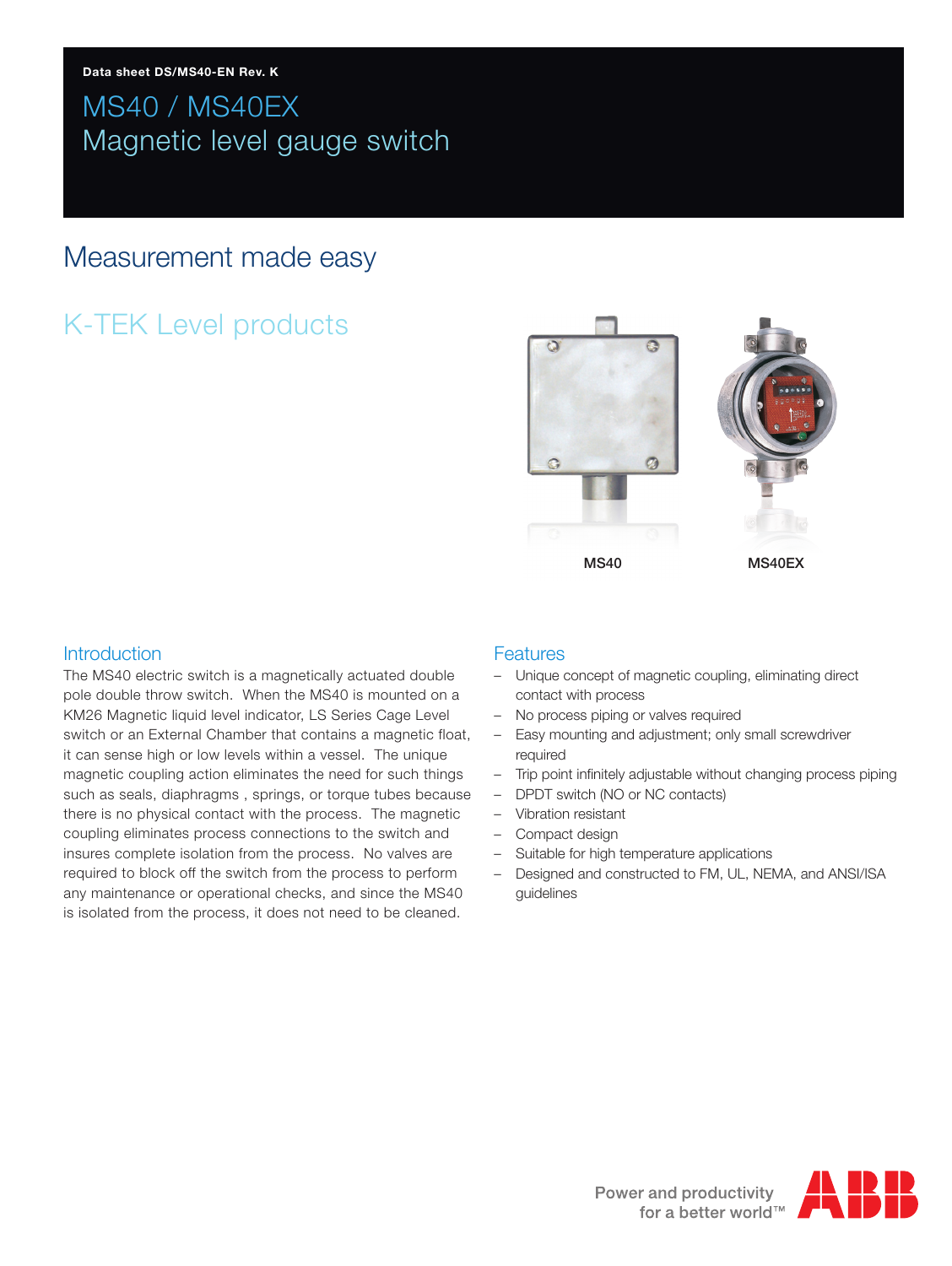| <b>SPECIFICATIONS</b>                                |                                                                                                                                                                                                                                                                                                                                                                                                                         |
|------------------------------------------------------|-------------------------------------------------------------------------------------------------------------------------------------------------------------------------------------------------------------------------------------------------------------------------------------------------------------------------------------------------------------------------------------------------------------------------|
| Switch type                                          | Magnetically actuated, cam driven snap action bistable switch                                                                                                                                                                                                                                                                                                                                                           |
| <b>Contact Material</b>                              | Silver-Cadmium Alloy                                                                                                                                                                                                                                                                                                                                                                                                    |
| <b>Switch Action</b>                                 | Break before make                                                                                                                                                                                                                                                                                                                                                                                                       |
| Max Deadband                                         | Approx. $+/- 0.75$ " (1.9 cm) of float travel                                                                                                                                                                                                                                                                                                                                                                           |
| <b>Contact Ratings</b>                               | AC Rating: 10 amp resistive, 1/4 HP @ 125 AC or 250 VAC<br>DC Rating: 2.6 amp @ 24 VDC, 1/2 amp @ 125 VDC, 1/4 amp @ 250 VDC<br>Lamp Load rating: 3A @ 125 VAC                                                                                                                                                                                                                                                          |
| Minimum operating temperature                        | $-60^{\circ}$ F ( $-51^{\circ}$ C)                                                                                                                                                                                                                                                                                                                                                                                      |
| Maximum operating temperature                        | 304°F (151°C)                                                                                                                                                                                                                                                                                                                                                                                                           |
| Hazardous Area Rating MS40:<br><b>FM</b><br>APPROVED | FM Approved<br>NEMA 4X and Intrinsically Safe - Class I, II, III, Division 1, Groups A - G, (simple apparatus, if<br>installed per MS40-0923-1). Entity Parameters: $V_{max}$ = 100 V, $I_{max}$ = 750 mA, C <sub>i</sub> = 0 uF, L <sub>i</sub> = 0<br>mH. Dust-Ignition Proof - Class II, Division 1, Groups E, F, G when installed as per NEC 501-4<br>(a) (b). FM rated Non-Incendive if installed per MS40-0924-1. |
| Also available as:<br>MS40EX                         | Same as above, including:<br>Explosion Proof - Class I, Division 1, Groups C & D                                                                                                                                                                                                                                                                                                                                        |
| <b>Customer Connections</b>                          | 1/2" FNPT conduit and terminal block (AWG 30 to AEG 12)                                                                                                                                                                                                                                                                                                                                                                 |
| Mounting options                                     | For process temperatures to 600°F use switch MS40 or MS40EX with insulation pad (IH). For<br>process temperatures to 800°F use switch MS40 or, MS40EX with rod mount brackets (RD)<br>with insulated KM26 Gauges, or on ST95 Seal Fluid Supply Tanks with rod mount brackets.                                                                                                                                           |
| Housing                                              | MS40: 316SS, NEMA 4X (Type 4X)<br>MS40EX: Copper Free Aluminum, NEMA 4 (Type 4)                                                                                                                                                                                                                                                                                                                                         |
| <b>Ordering Information:</b>                         |                                                                                                                                                                                                                                                                                                                                                                                                                         |

#### MS40 or MS40EX a.b: a Mounting<br>X No X None<br>RD Rod M Rod Mount Bracket b Insulation<br>X No X None<br>IH Insulat Insulation Pad Services GS1 Certficate of Origin CU3 Cerftificate of Functionality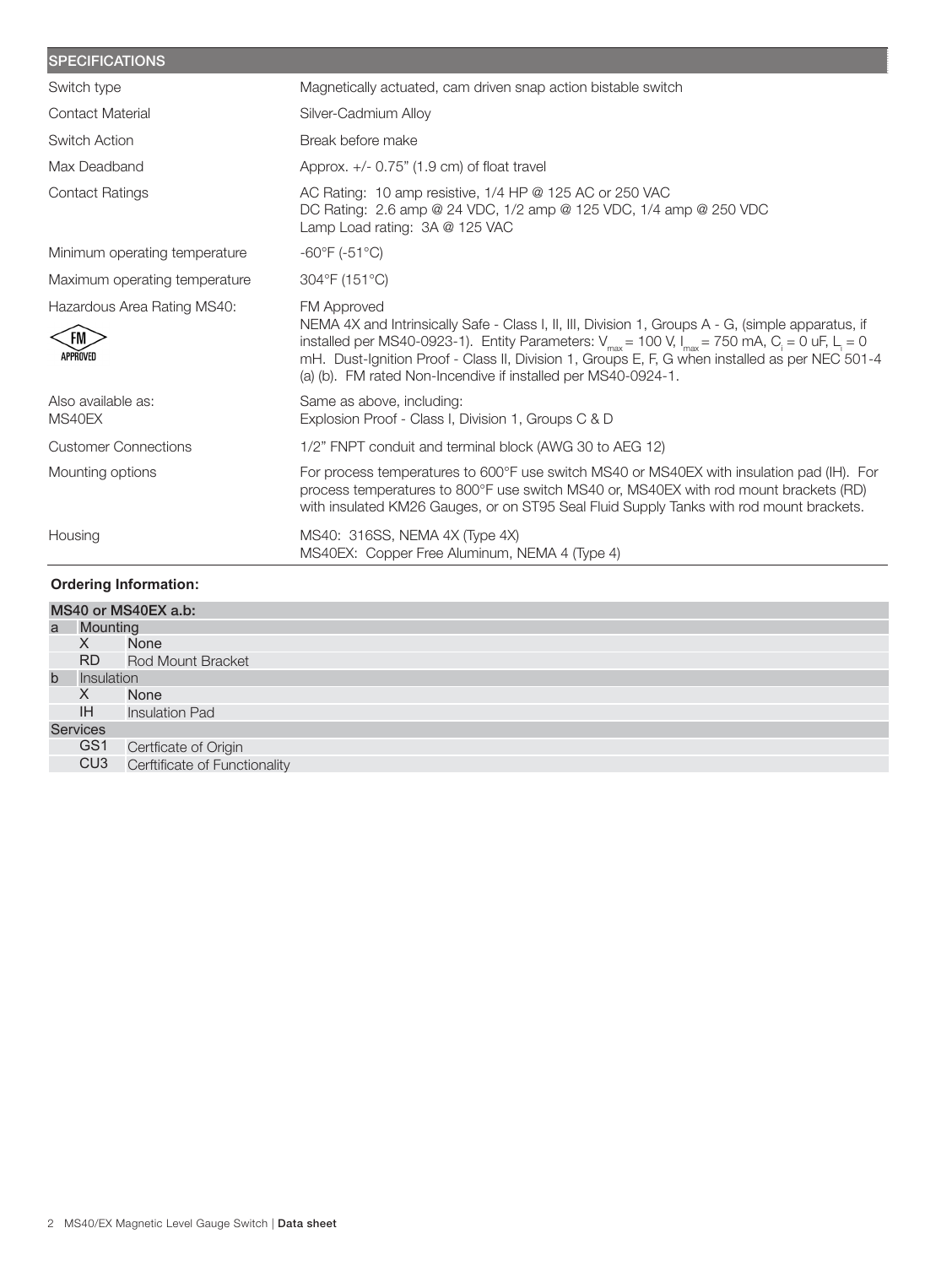## **Mounting**

The simplicity of mounting the MS40 switch housing is such that a small screwdriver is the only necessary tool. The MS40 is mounted using two stainless steel clamps that pass through the mounting slots attached to the switch housing. The clamp is then fastened to the KM26, or similar chamber. The switch can be easily positioned by loosening the clamp and sliding the switch to the correct position on the chamber. Other switches can be added at any time, without the concern for additional process piping or valves.

## **Operation**

The MS40 consists of two snap action switches operated by a precision actuation mechanism. The actuation mechanism consists of two cams arranged on a spindle assembly. A rod magnet is situated through a spindle assembly in such a way as to cause the spindle to rotate when a magnetic field of proper orientation passes near the switch. A magnetic KM26 float passing by the MS40 in either the upward or downward direction will cause the switch to change states. After the float has passed, the switch will remain in its respective state until the float passes the switch going in the opposite direction. The action of the switch is break before make. See Figure 1.

## Application

The MS40 provides electrical current switching in the form of two isolated normally open or normally closed contacts. Since the switch is configured in a double pole double throw configuration, two separate devices can be controlled with the same switch. The current switching capacity of the switch allows for a wide variety of devices to be switched as long as the stated limits are not exceeded. Since the MS40 is magnetically actuated, it is suited for any application where it is necessary to sense the passing of a magnet or magnetic field in close proximity. However, its main application is to sense the passing of a magnetic float on a KM26, or similar chamber, attached to a vessel containing fluid. This will provide for the detection of a start/stop trip point of either a total or interface level on any vessel. These trip points can be used for alarms or to activate a pump motor starter relay.